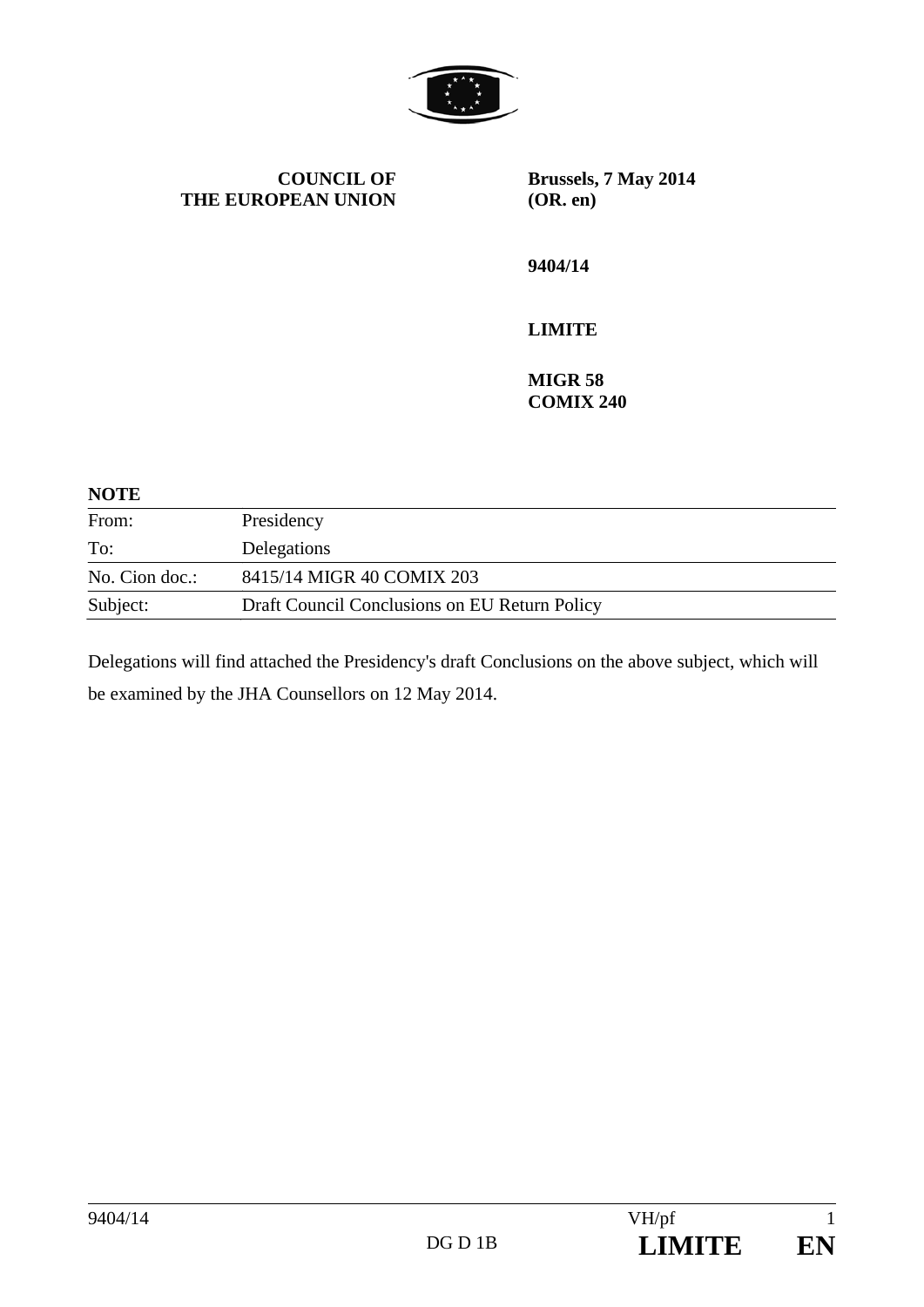## **Draft Council Conclusions on EU Return Policy**

The Council,

Whereas combating illegal immigration is a major migration policy goal of the European Union;

- Recalls the Council Conclusions of 9/10 June 2011 defining the EU Strategy on Readmission; and the Council Conclusions of 14 April 2014 on the implementation of the Global Approach to Migration and Mobility;
- Recalls that a coherent, credible and effective policy with regard to the return of illegally staying third-country nationals that fully respects human rights and the dignity of the persons concerned, is an indispensable part of a comprehensive EU migration policy;
- Recalls that return policy is closely interlinked with readmission policy and that both are an integral part of the Global Approach to Migration and Mobility (GAMM), which is the overarching framework for the external aspects of the asylum and migration policy of the European Union.
- Adopts the following conclusions:
- 1. The Council welcomes the Commission's Communication on *EU Return Policy* of 28 March 2014and supports the overall approach set out in this Communication suggesting that the focus be placed on a more effective implementation and thorough consolidation of the existing rules rather than embarking on new legislative initiatives.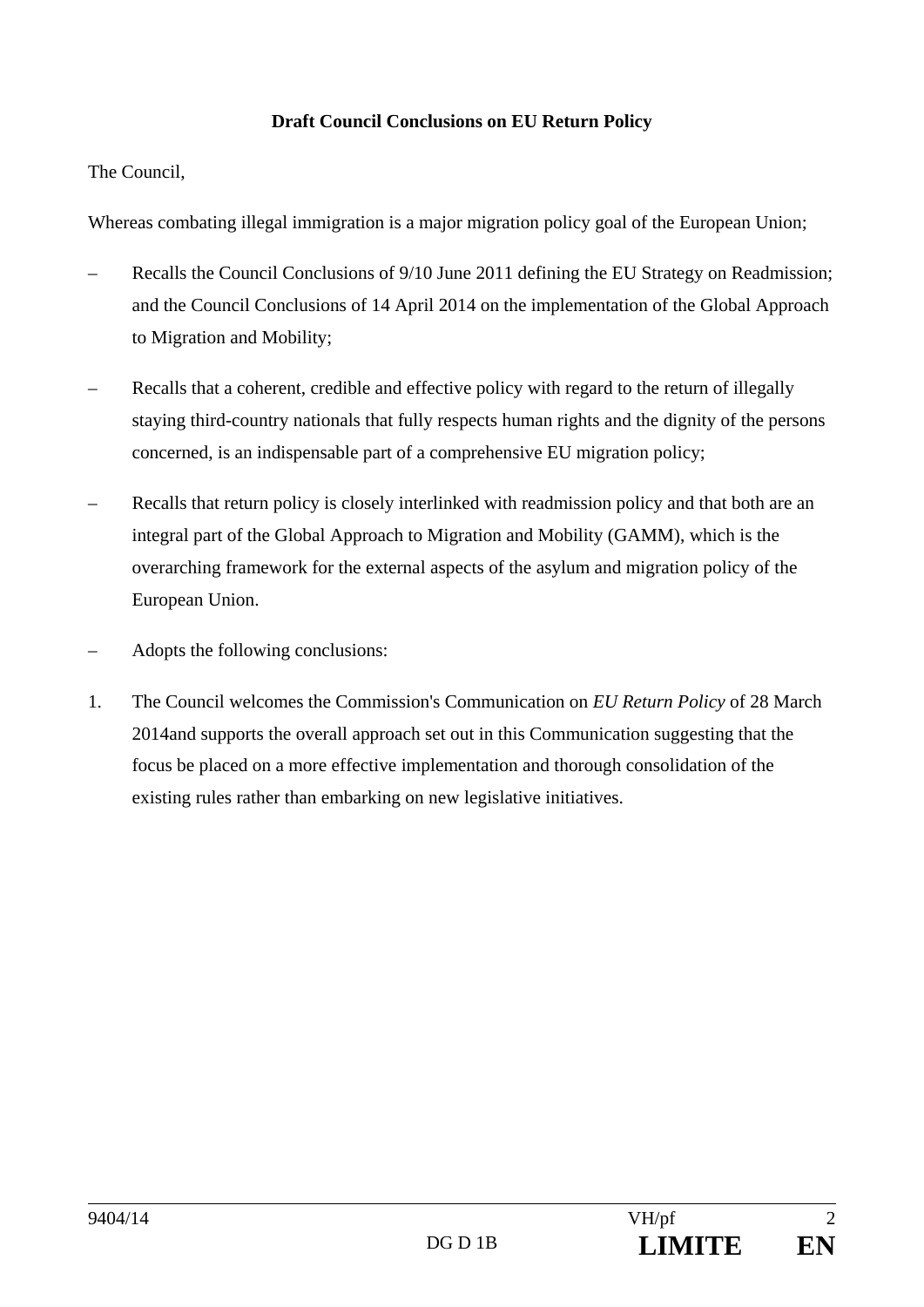- 2. The Council agrees with the conclusion of the Commission that the protective provisions of the Return Directive have not undermined the efficiency of return procedures and shares the finding that the main reasons for non-return relate primarily to the lack of cooperation from returnees in the return process and to the subsequent problems in identifying returnees and in obtaining the necessary documentation from third-countries' authorities.
- 3. The Council recalls the tide of criticism by non-EU countries and civil society at the moment of adoption of the Return Directive in 2008 and appreciates the assessment made in the United Nations International Law Commission's 8th Report on the expulsion of aliens, in which the UN Special Rapporteur acknowledges that the EU's Return Directive "*contains extremely progressive provisions on such matters that are far more advanced than the norms found in other regions of the world*".
- 4. The Council stresses the importance of a coherent and comprehensive approach towards third countries that do not cooperate in re-admitting their own nationals. In that respect, the Council reaffirms that Readmission Agreements are an essential element for effective returns as they set out clear obligations and procedures on return and re-admission of illegally staying thirdcountry nationals for both the third countries and the European Union and its Member States.
- 5. As regards the concrete follow-up measures proposed in the Commission's Communication on *EU Return Policy*, the Council:
- 5.1. Emphasises that a key challenge for a more successful EU return policy should be to establish a better cooperation between the EU and third-countries, in particular as regards identification and documentation of returnees. The Council considers that cooperation on return with thirdcountries can take place in bilateral, regional and multilateral frameworks and must always be based on shared interests. With a view to contributing to the development of a more coherent and balanced relationship between the EU and relevant third countries, the Council considers that cooperation must be in keeping with the "more for more" principle and founded on a performance-based approach. At the same time, implementation of cooperation between the EU and third countries should be flexible and adapted to the specificities of each case.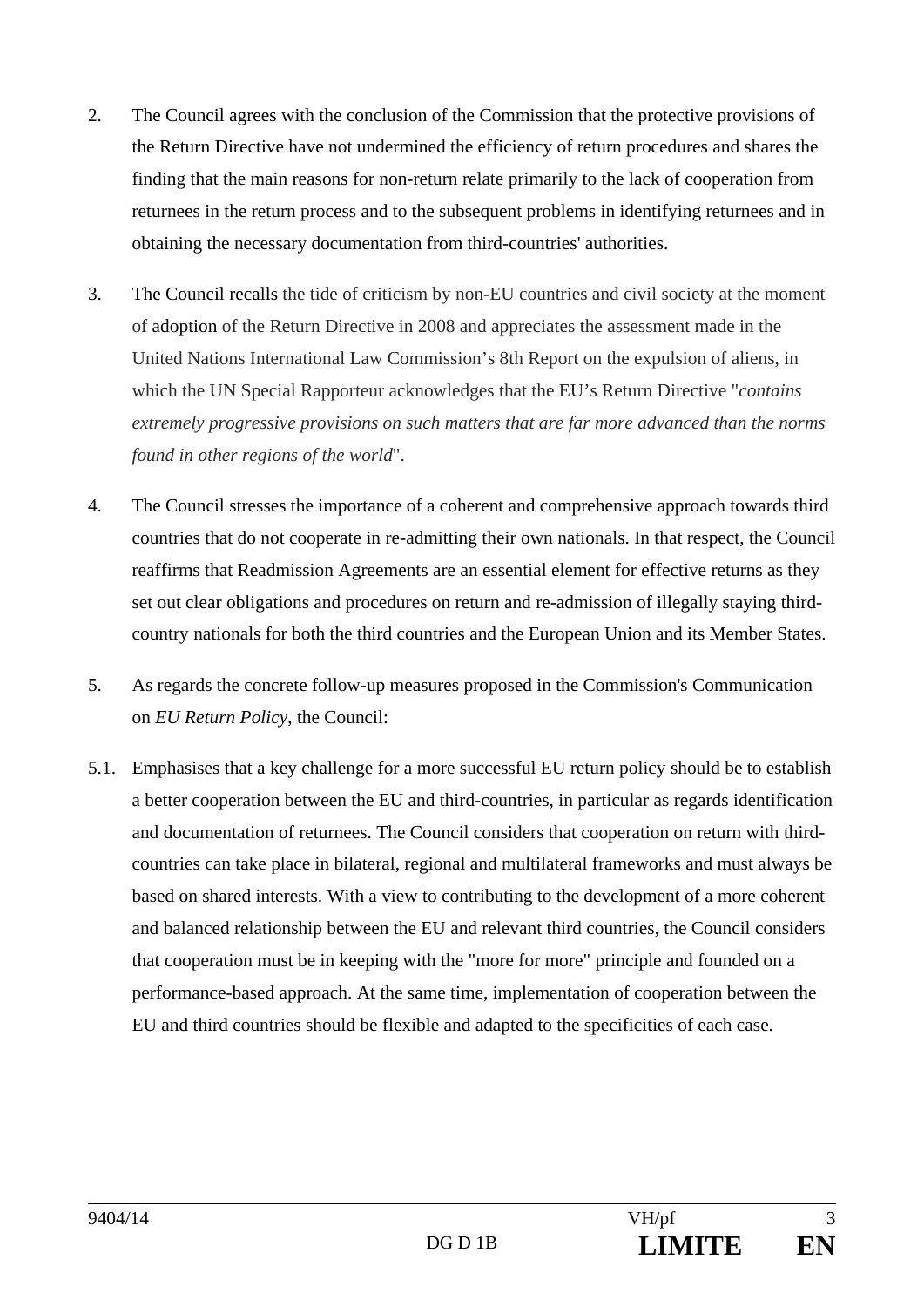- 5.2. Recognises that efforts to build capacity in third countries in the field of return, readmission and reintegration must be stepped up by, for example, improving the ability of the responsible authorities in partner countries to respond in a timely manner to readmission requests, identify the people to be returned and facilitate the issuing of travel documents, as well as to provide appropriate assistance and reintegration support to those who are being returned. In this context, the Council stresses that the EU will continue to offer financial support through the newly established Asylum, Migration and Integration Fund to meet the objectives of the EU return policy.
- 5.3. Calls on the Commission to ensure that sufficient financial resources are available under the external cooperation instruments for capacity building in non-EU countries for several aspects of return management in selected third countries. The Council stresses the need to strengthen the operational aspects of ACP-EU cooperation on readmission.
- 5.4. Welcomes the Commission's suggestions for further improvement of operational cooperation between Member States, both on the promotion of voluntary return and on more efficient forced return. In this context, the Council underlines the added value of enhanced exchange of best practices between Member States' competent authorities. The Council recognises that voluntary return is a cost-efficient and humane way of return and underlines that voluntary return is the preferred option. At the same time, the Council recognises that voluntary return is not always a viable solution and that a credible threat of forced removal is an equally important element of return policy. In that respect the Council acknowledges that national forced return monitoring bodies contribute to correctly executed returns and to protecting the authorities executing the returns from criticism through a system of impartial and objective reporting.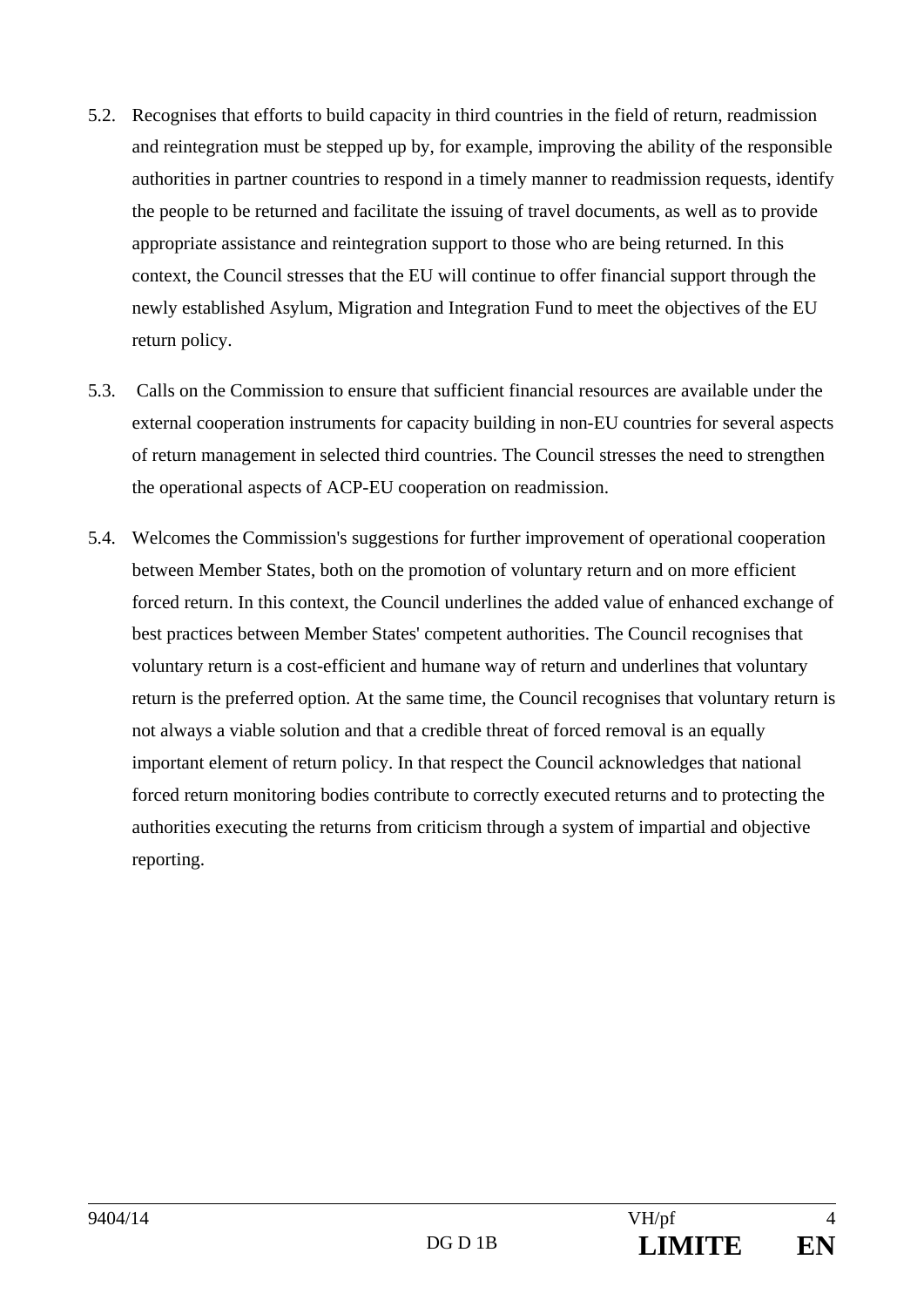- 5.5 The Council welcomes the enhanced role of the European Migration Network as a platform to facilitate improved cooperation among states and stakeholders in the field of return and invites this forum to examine whether incentives to voluntary return may trigger an unwanted pull effect for further illegal immigration and whether the strategic use of entry bans may enhance the efficiency of return policies.
- 5.6 Reiterates that there is a clear added value in performing certain operational aspects of return jointly at Union level. Against that background, FRONTEX, which has a significant coordination role in this field, should continue to make use of this role in a more proactive manner. Therefore, FRONTEX is invited to further increase the coordination of Joint Return Operations (JROs) in a way which ensures that the practical needs of participating Member States are effectively met. FRONTEX is also encouraged to further support Member States by offering training on return issues and to cooperate with third countries, to make it easier for returnees to obtain the necessary travel documents.
- 5.7. Takes note of the Commission's suggestion that a "Return Handbook" be drawn up, compiling common guidelines, best practices and recommendations to be used by Member States' competent authorities when carrying out return-related activities. As regards the issues covered by the Handbook, the Council calls on the Commission to apply self-restraint and to limit itself to those issues already covered by the acquis as well as to avoid any message which can be understood as rewarding illegal stay or encouraging illegal immigration.